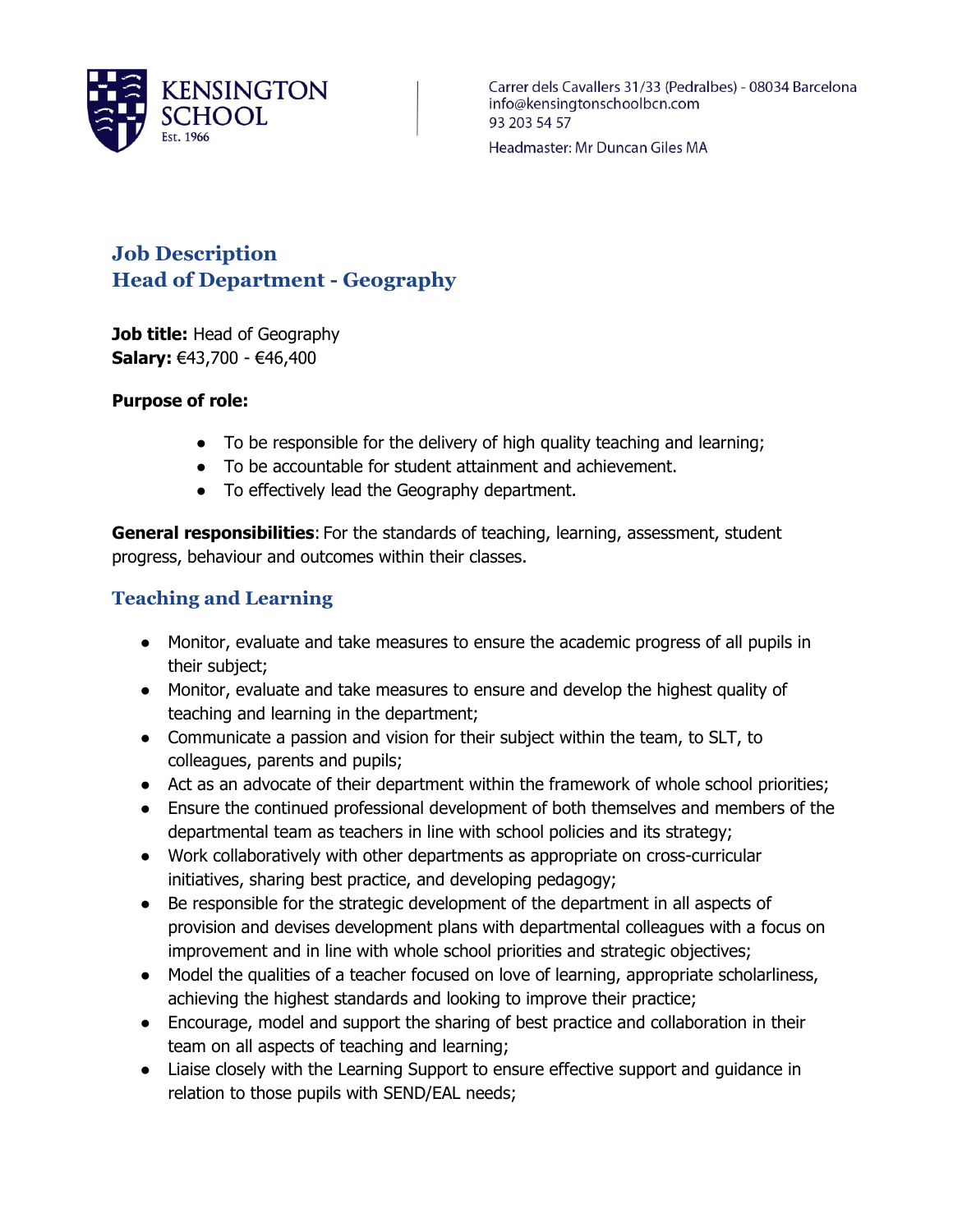

- Liaise closely with Form Tutors on pastoral and other issues that may affect the academic progress of pupils;
- Share and delegate appropriately the different tasks required within the department;
- Communicate effectively both with those involved in the teaching of the subject, the pastoral team, parents and also with the SLT as appropriate.

# **Leadership (HoD)**

- Have both a leadership and pastoral responsibility for the members of their team;
- Set the tone and ethos of the department to encourage collaboration, improvement, openness to new learning and innovation amongst the team;
- Ensure coherent and suitably demanding Schemes of Work are in place and communicated effectively for the relevant year groups and that they are reviewed and updated regularly;
- Ensure appropriate assessment procedures are in place and followed in line with the demands of the subject and whole school policies; all assessment should inform teaching;
- Efficient management and administration of the department both internally and in relation to whole school policies and public examinations;
- Effective management of resources within the department in line with agreed budgets and planning for future needs;
- Ensure the maintenance and presentation of departmental classrooms, noticeboards etc., in support of learning;
- Produce, review and update documentation (electronic or otherwise) about the subject/department for relevant publications/intranet and website.

### **Whole school organisation, strategy and development**

- Work collaboratively with other departments as appropriate on cross-curricular initiatives, sharing best practice, and developing pedagogy**;**
- Contribute to the development, implementation and evaluation of the School's policies, practices and procedures in such a way as to support the School's values and vision;
- Work with others on curriculum and/or pupil development to secure co-ordinated outcomes;